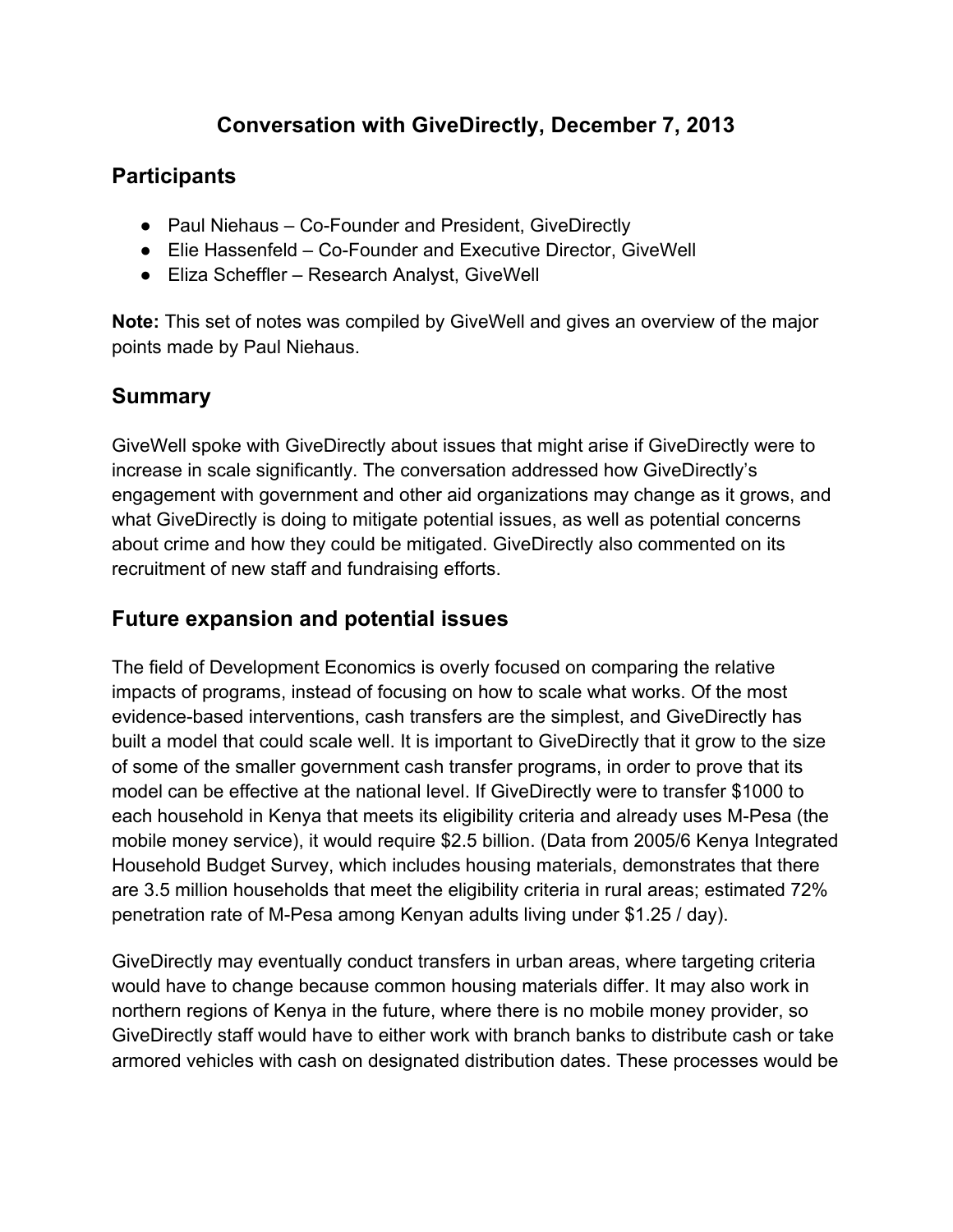more expensive and higher risk, but it is something that GiveDirectly would like to build its capacity for.

GiveDirectly does not currently work closely with any partners, other than the mobile money services, because it does not want its expansion to be dependent on an outside entity. However, future expansion could bring about issues that GiveDirectly has not previously dealt with, and these may be hard to predict. For instance, when GiveDirectly is operating at a much larger scale, it could be more attractive for outside entities to try to influence or interfere with its cash transfer programs. One speculative example: if the poorest regions of a country, which GiveDirectly targets, are all controlled by one political party, the other party may try to stop GiveDirectly from operating in that country.

# **Engagement with outside entities**

#### **Government**

Before launching a campaign, GiveDirectly secures the buy-in of Chiefs, who are elected to work at the regional level, presiding over Sub-Chiefs and Village Elders.

Chiefs appoint Village Elders to represent them in the villages and to handle dispute resolution. Village Elders receive salaries for serving in this role, which comes with some respect and status. GiveDirectly aims to not rely on Village Elders for any part of the cash transfer process, because they may be biased by personal relationships and therefore unreliable.

When GiveDirectly staff discover that a Village Elder has attempted to solicit bribes from recipients, the Field Director in that country reports the issue to the presiding Chief. GiveDirectly does not report Village Elders to the police or press charges, and it does not have the authority to remove Village Elders from their positions, though Chiefs do have this authority. There have been four cases in which Chiefs have removed Village Elders from their positions because of issues that GiveDirectly reported. (GiveDirectly has worked in approximately 120 villages total; each with one Village Elder). GiveDirectly has spoken with recipients in villages where the Village Elder was removed and with one of the replacement Village Elders, all of who expressed joy with the change. GiveDirectly has not spoken with any of the Village Elders who were removed. Power and corruption are huge issues in development, so it's possible that one of the greatest impacts GiveDirectly can have is in reporting Village Elders who are corrupt.

#### **Other aid organizations**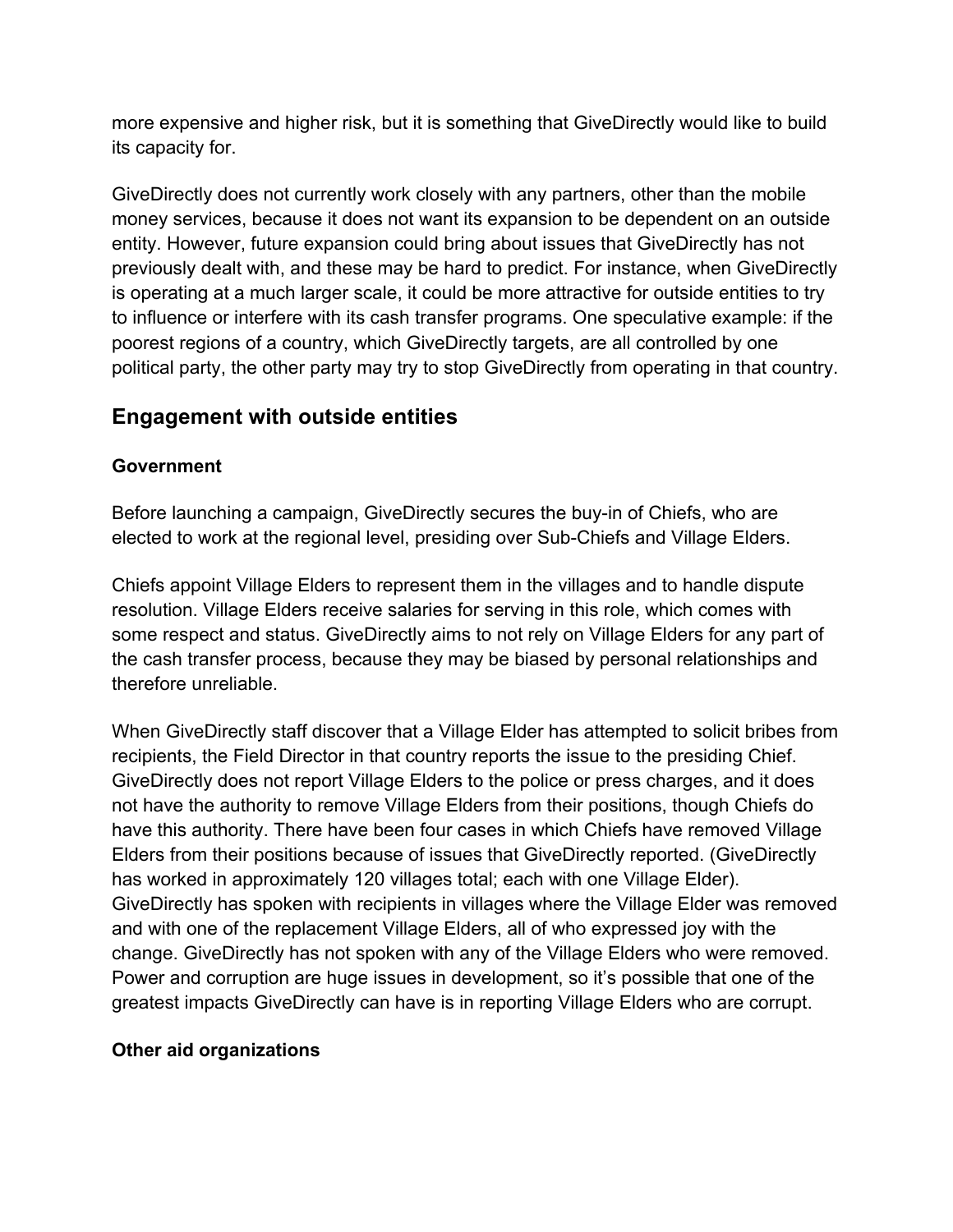The poverty criteria that GiveDirectly uses to select villages tends to target relatively remote areas where other NGOs are not very active. GiveDirectly staff rarely interact with other aid workers in a professional capacity, though they do interact socially and have collegial relationships.

# **Efforts to mitigate potential issues of engagement**

### **Working in multiple locations**

Geographic diversification is one way of preparing for potential issues, because it gives GiveDirectly the flexibility to shift spending out of an area if problems arise. This is one benefit of GiveDirectly expanding to Uganda.

#### **Networking in country**

GiveDirectly is working to grow its network in East Africa. Having allies in the countries in which it works is helpful because they can alert GiveDirectly to potential issues and help diffuse issues that arise. Towards this goal, GiveDirectly is:

- Connecting with people in the press and politicians in the civil service who understand power dynamics in country and are generally "in the know."
- Connecting with people who are "outsiders," but have valuable expertise, such as John Githongo, who has worked on transparency and anti-corruption in East Africa.
- Actively recruiting East African figures to be involved in leadership.

## **Instances of crime**

The randomized controlled trial of GiveDirectly's program in Rarieda did not find an increase in crime, so at that scale it does not seem to be an issue. It's possible that crime would be a more serious problem if GiveDirectly became a substantially larger and better-known organization.

# **Efforts to mitigate potential issues of crime**

There are a few ways that GiveDirectly could try to prevent and manage instances of crime:

● Make sure that recipients have as much privacy as possible. Currently, 70-80% of recipients answer in follow-up surveys that others in their community know when they receive payments. It may be good to bring that number down. GiveDirectly is considering giving people more control over the timing of their payments, which could help address the issue of privacy.